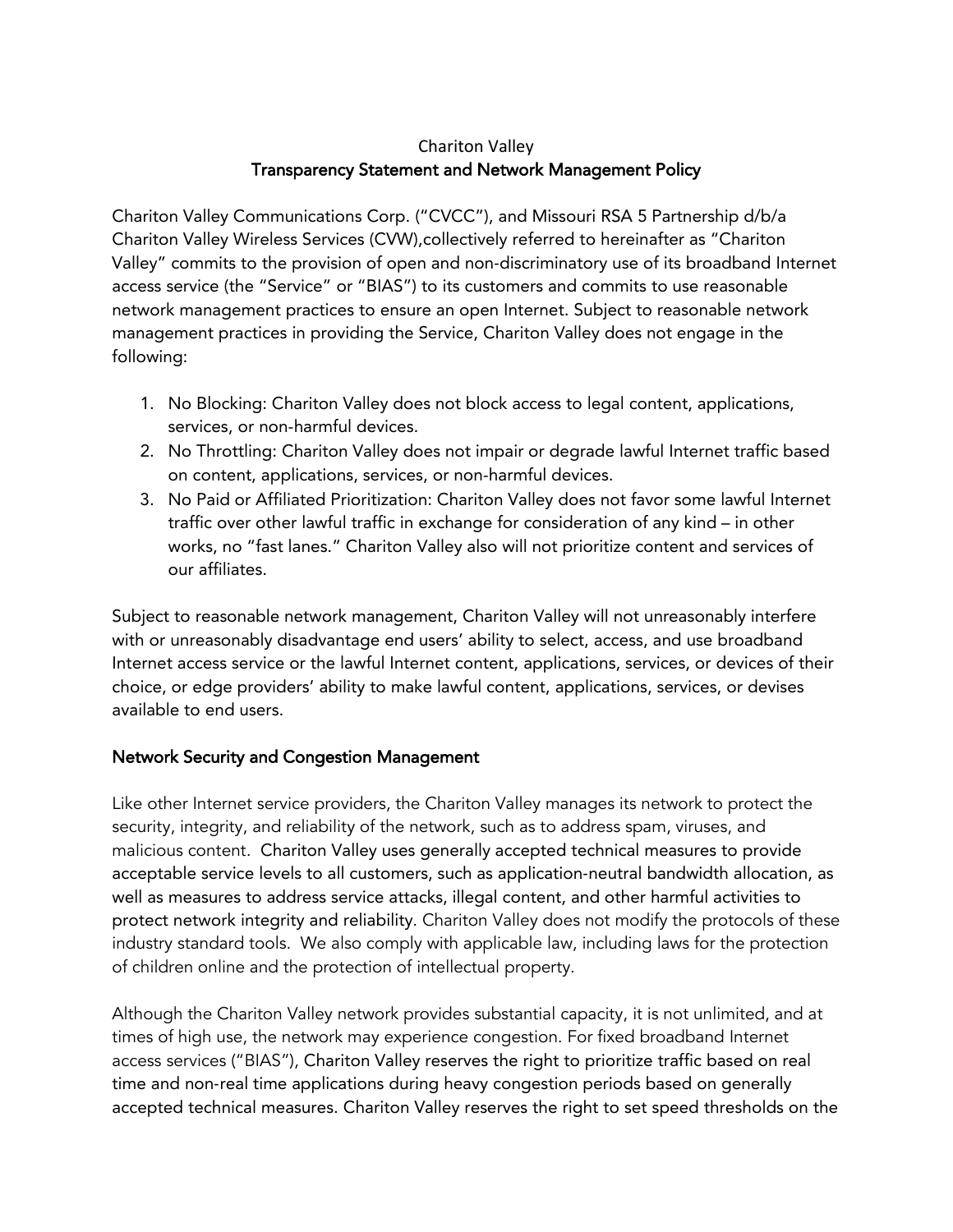amount of data you as a customer can upload and download within stated time periods. If you exceed these thresholds, Chariton Valley will temporarily limit the speed at which you can send and receive data over the Chariton Valley access network. Chariton Valley may use other traffic management and prioritization tools to help ensure equitable access to the Chariton Valley network for all customers.

For its fixed BIAS services, Chariton Valley monitors customer usage to efficiently manage the performance of the network to ensure a sustainable quality broadband service is provided. Peak network usage is between 4 pm and 11 pm. During peak usage times, priority is given to select subscribers who have purchased dedicated and reserved connections to the Internet. If congestion occurs during peak usage times, bandwidth available to subscribers that have not purchased dedicated and reserved connections may be uniformly limited or reduced, and without regard to application.

During periods of network congestion on CVW's mobile Internet network, the network may temporarily limit speeds or the amount of data that users can transfer based on industry standard protocols, such as the proportional fairness scheduler algorithm, inherent in the air interface between the customer device and the network. Such management is "protocolagnostic," which means that the network does not manage congestion based on the applications that customers are using. The Company reserves the right to prioritize traffic based on real time and non-real time applications during heavy congestion periods based on generally accepted technical standards and measures.

Congestion due to malfunctioning hardware and/or software will be remedied as quickly as network engineers can diagnose and identify the offending hardware / software.

Congestion due to malice will be remedied using any technique available, including protocol‐ aware filtering and rate‐limiting, to control and limit the offending source. Chariton Valley may seek criminal charges against those who inflict network malice. Chariton Valley may also attempt to recover costs incurred from network malice.

## Network Performance

Chariton Valley provides fixed BIAS to its customers via DSL, fiber, and fixed wireless broadband.

Customers can reasonably expect their fixed BIAS to deliver between 80% - 90% of the advertised speeds with a latency between 50 ms to 100 ms. Chariton Valley conducts internal testing of its fixed BIAS and has confirmed actual speed and latency within this expectation. Advertised speeds can be found on Chariton Valley's website at the location listed below under Commercial Pricing. Customers can test their actual speeds using the speed test found